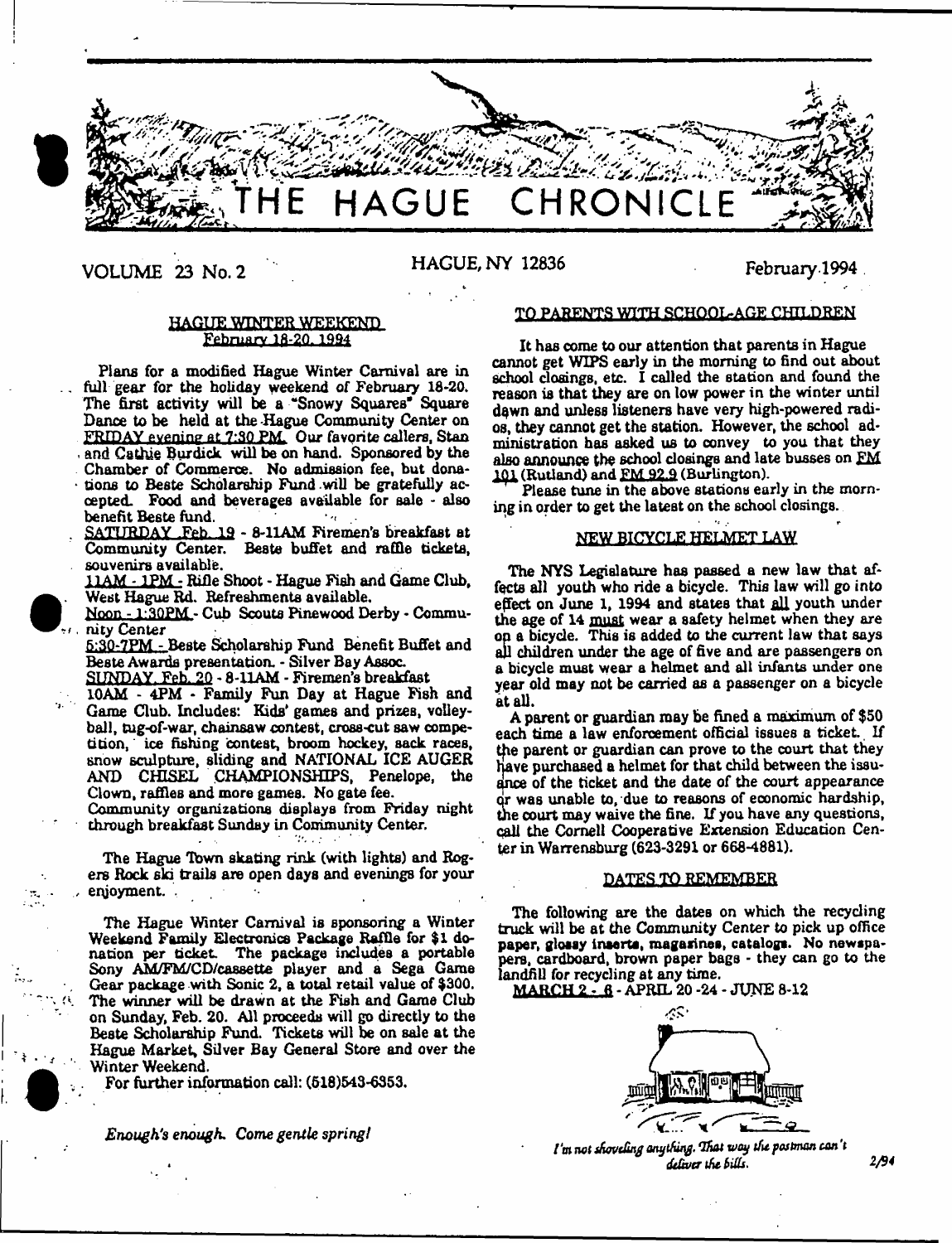# . HAGUE BAPTIST DINNER

*X*

 $-2-$ 

Mark Thursday. March 10 on your calendar NOW. This is the date you all have been waiting for! The Hague Baptist Church is holding a community dinner consisting of ROAST BEEF, mashed potatoes, carrots, broccoli au gratin, assorted cakes and a beverage.

Take-outs at 4:30PM, dinner served from 5-7FM. Price is \$6.00 for adults and \$3.00 for children 6-12. Ages 5 and under are FREE.

If you haven't been to one of these dinners, don't miss this one and those of you who have, tell your friends and please come back.

### **BIKE-A-THON**

Florence Lambert hae been named the Hague coordinator of the St. Jude Children's Research Hospital Bike-A-Thon to be held on 5/7/94 in Hague. She would-like to have some volunteers to help organize and run this event. Groups or individuals would be most welcome. Call Florence. at 643-6627 to offer your services. More on this at a later date.

### WHTLE AWAY THOSE WINTER BLAHS

Join in the square dancing fun every second Wednesday of the month at 7:30PM at the Community Center. March 9 is the next dance scheduled. Stan and Cathie Burdick are the instructors and callers and everyone has a great time. Beginners are welcome.

On each Friday night (weather permitting, that is) line dancing is taught from 7-9PM at the Community Center. Fun, fun, fun. Dance on winter weekend will be held at Watson Hall, Silver Bay on Sat. night at 7PM.

#### HAGUE HISTORICAL SOCIETY

The Hague Historical Sacisty starts its 1994 season on Thursday, March 24 at the Hague Community Center. The activities and personalities of the Sexton sisters will be presented along with slides, of, some of their unusual professional photos of the area, its buildings and some of their antics.

These two women were unusual even when times required independence and strength of its inhabitants. They not only were excellent photographers but could hunt, fish and repair barn roofs with no help from others. Some of their hunting habits were right out of fashion books. Reminiscences by others will be welcome.

On Friday, Apr 16, our annual joint meeting with the Ticonderoga Historical Society will take place at our Community Center. Ti will supply the program with a noted genealogist who will describe how easy it is to do your own genealogy.

Both programs start at 8PM, precededby a social hour starting at  $\overline{7:}30\overline{P}M$ . The public is invited so come and join in the friendly discussions... rmc

### HANCOCK HOUSE GALLERY SHOWTNGS

During Feb. the Ticonderoga Historical Society urges the public to attend two very special art shows at The Hancock House, Mooes Circle, Ticonaeroga. Open Wed. through Sat from 10AM-4PM. The annual Middle School-Junior High School Show in the Gallery presents works from Elizabethtown-Lewis, Schroon Lake, Ticonderoga and Westport. Family and friends are especially encouraged to attend. There are twenty mixed-media pieces.

Showing until March 18 in the lower level auditorium is 'The Adirondacks through a Child's Eye". These 36 paintings were done by students in grades 3-6.

#### NATURE NEWS Laura Meade

During February and early March, adventuresome birders... Bearch with binoculars and spotting scopes on what has come to be called "Owl Prowls". Often a tape will be played of an owl sound, with hopes that an owl will hear it and answer. This is especially true for Great Homed Owls and Barred Owls.

From a total of 134 owl species worldwide, eight types have been seen or heard in the Town of Hague, to my knowledge. Here are a few facts about them.

Great Gray Owl: This largest owl (33") is rarely observed south of the Great Lakes and east to New York and New England. Records kept in N.Y. show an unusual incursion of at least 60 in 1890-91, similar to the number seen in 1978-79. The "great gray" looks like a very large Barred Owl, with no and often hunts by day. One was seen in the fall of '98 ne tufts, large facial disks (actually the ears), but with yellow eyes and white mustaches. Unlike other owls, it is very tame Rogers Rock Campsite at the junction of Sand Hill Rd. and Route 9N. Last winter a "great gray" left a 52" wingspan imprint in fresh-fallen snow as it seized prey in a backyard on Lakeshore Terrace. Its call is a deep, booming "whoo-hoo-hoo."

Great Horned Owl: This also is a large owl (25") but with tufte or "horns", a white bib at the threat and lengthwise streaking. It is suspected as a predator of cats but definitely will kill a rabbit for food. One such predation occurred when rabbit fur, considerable blood and many "great horned" tracks were seen in the snow on the Springhill Pond trail. Apparently the owl was very hungry. It devoured the entire rabbit flesh and then walked around for some time before it was able to fly away. Its voice is resonant hoot in this rhythm of  $4$  to  $5$ calls: "Hoo, hoo-oo, hoo, hoo."

Barred Owl: This is a puffy-headed gray-brown woodland owl with penetrating brown eyes surrounded by facial discs. It may be as tall as  $24$ ". Its call is similar to that of the "great It may be as the as 24". Its call to the matter of the two groups of four, such as  $\frac{1}{2}$  hochoo-hoo-hoo. hochoo - hochooaw, Barred owls can be heard calling to each other from hills around Jabe Pond on a heard calling to each other from him himself on a circle on a position winter's evening.<br>Snowy Owl: This large owl, usually silent, is noticeable dif-

ferent in coloration, with white feathers which are flecked here and there with tan or black specks. It has been seen on Tongue Mt., often surprising travelers as it flies across the road in the headlight's beam at night.

Long-eared Owl: A crow-sized owl: Long-earth or the Castle of the Castle of the Castle of the Castle of the Castle of the Castle of the Castle of Theorem in a control of the Castle of the Castle of the Castle of the Castle of the Castle of the Castle of th makes a cat-like whine or moaning "hooooo". It can be found motionless on a limb close to a tree trunk. One was identified by its sound a few years ago on Watts Hill, Silver Bay as it flew from tree to tree.

<u>Saw-whet Owl</u>: By contrast, this is a tiny, tame owl (7"-

 $8 \frac{1}{2}$ , with rounded head, and yellow eyes. One is often attracted to a "saw-whet" because of its repetitious, mechanical, mellow whistled single tone, repeated as much as 130 times a minute. One was seen perched in daylight behind Trout House Village turning its head in all directions.

Barn Owl: White and tan, with a heart-shaped face and chocolate brown eyes, a Barn Owl can frighten people and pets at twilight with its shrill, rasping "HSSSS".

Screech Owl: While walking down the Old Mine Rd. at dusk, a hiker noticed this small, tufted owl, when it sat  $\frac{d}{dx}$ ,  $\frac{d}{dx}$  and  $\frac{d}{dx}$  a  $\frac{d}{dx}$  and  $\frac{d}{dx}$  a mournful, appoint which  $\frac{d}{dx}$ perched on a limb and made a mournful, spooky whinny.

*The school district used its final snow day on Feb. 9. Dr. Collins has not decided what to do about future days. And we still have a few more weeks of winter!!*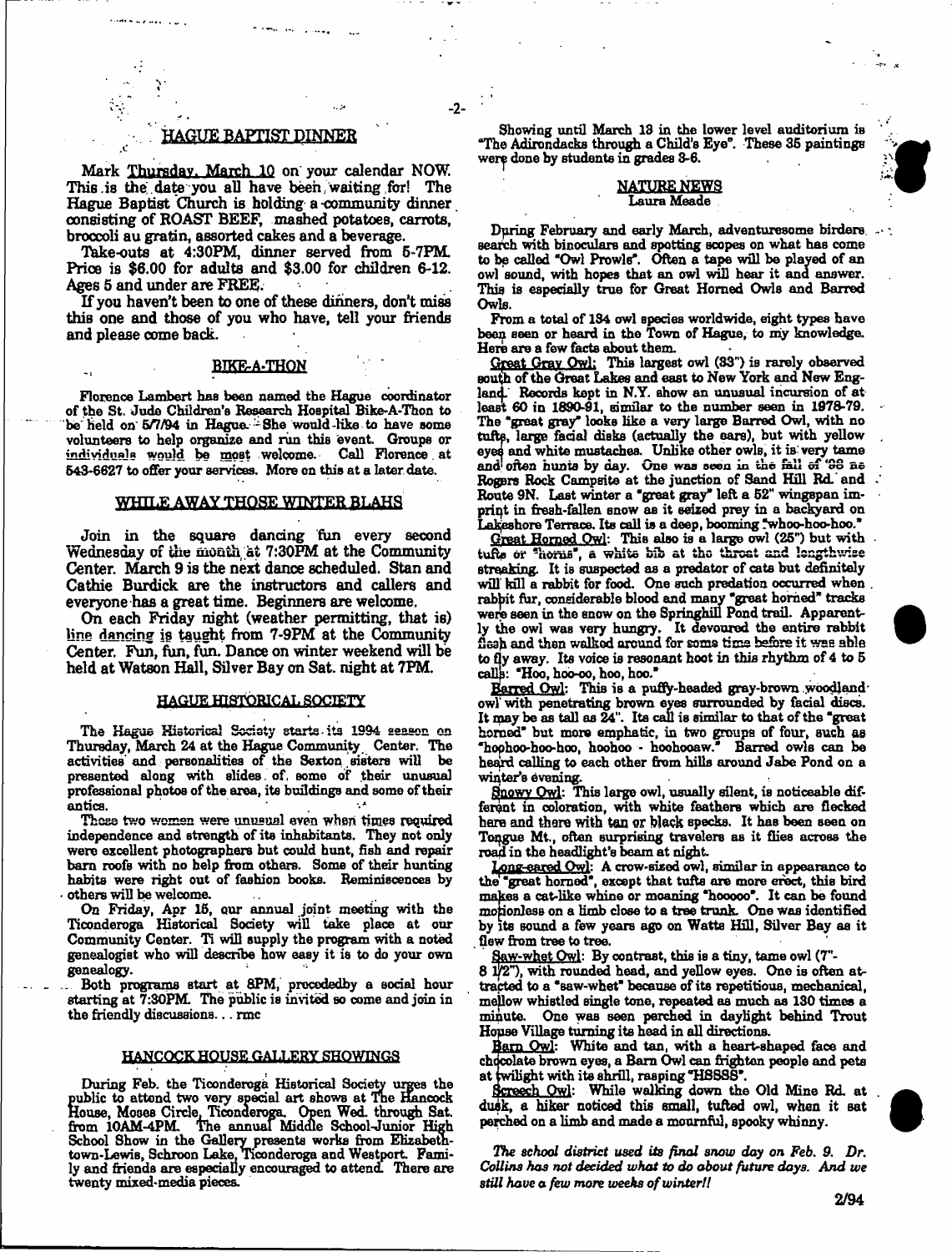# TOWN BOARD. FEBRUARY 8

Supervisor Belden has been notified that CVI Television is in the process of inquiring about Fox Affiliated channels (for the sports minded) but is not sure whether it will be economically feasible to add these channels. More to come.

Good news comes in the form of an increase of our sales tax fund from the state, and the fact that the town's insurance covers the cost of repairing of many of the community center's problems caused by this devasting winter. Ice damage and boiler complications have caused leaks in many areas and floor damage in the main room.

The proposed landfill schedule was discussed. Ex- $\therefore$  tended hours (10AM - 5PM) are possible although the present attendant said that we will need a part time helper if this happens. A request was made by the same employee for health insurance coverage and recommended too was septic service for workers, but these were tabled for further review. A proposal to consolidate the landfill with the highway department is also under discussion.

Hague will review the propposed ordinance for stormwater management and would like local controls. This oouid be made a part of ouj ordinance and **passed by** Hague as a local law.

In new business: Tabled until IMarch was a request by Mr. Dutcher to use the town park on June 25 the annual windsurfing event that has been held for the last few years. John Breitenbach, Jr. has resigned as coordi-<br>ator for the landfill. It was suggested that a letter of thanks for his past performance be sent. County report covered \*1. Swede Mt. (Warren County would like to purchase 1.6 acres). • 2. Warren County Sewer System (county pushing for sewer plant at Cleverdale). Without Queensbury's participation it might be difficult to get funding. Clough Harbour expects to complete the sewer survey by April. \*3. Milfoil (County wants a resolution to petition the state for its help in fighting milfoil.

A reminder that there will be free clinics for Hague, Ti and Futnam residents at the Moses Ludington Hospital with the contract signing. Watch for announcements. Rudy Wirth, MLH CEO, will be present at the April 12 town board meeting with his personal quarterly report.

A meeting is planned in late Feb. or early March with the School Tax Investigating Committee.

A new tanker has been ordered for the fire department.

lb be considered during future meetings are \*1. The summer youth program, •2. Part-time workers paid for by public assistance and \*3. The checking of comparable insurance.

 $\overline{\phantom{a}}$ 

Supervisor Belden again mentioned the cutting of timber at the ball park and the landfill with the money realized forom the sale going to the landfill. Nothing was decided at this meeting but will be under discussion at a later date.

## ZBA-Jan. 27.1994

The Zoning Board .of Appeals now has only four mem-

bers and is again looking for, residents interested in fill-

ing the three remaining openings. The Board meets once a month. Applicatons may be obtained from John Breitenbach, Jr. at the Community Center. At the Jan. 27 meeting only three of the four members were present anf could not make any decisions (no quorum). Fortunately there were no variance requests at that time; A memorandum order was reviewed on Eleanor Sapakoff's petition to the Warren County, State of NY Supreme Court to annul the Zoning Board's approval of the zoning administrator's decision to allow The Hearth Restaurant to commence operation as a pre-existing, non-conforming use in a residential area. The court denied the petitioner's application.

### PLANNING BOARD - February 3.1934

There were no new applications to discuss at the Feb. 3 meeting and no sight plan reports. A status report by the Zoning Administrator on past board actions indud- (20.1.59, Decker Hill Rd., commercial marine storage. Whether there will be a need for a variance depends on interpretation based on acreage. A Class B project Type II sight plan review would not need to go to any board. A Class A project goes to the APA with Planning Board input.  $\bullet$ 2. Frasier (41-1,2,3) on follow Rd), subdivision violation is on hold until the owner agrees to the bureaucratic procedure which could solve this problem.  $\cdot$  3. Stout (32-1-19, 9N) minor subdivision. The owner of an undersized lot must go for a variance.

A meeting will be held on Mar. 6 at which the new regulatory program for storm water management on new developments will be presented and reviewed. ACC is the locaion for the Mar. 16 meeting on the revision of SEQR law. The task force is completing its survey on the status of the APA and will be out soon.

#### SPECIAL TOWN BOARD MEETINGS

The audit meeting on Jan. 20 was held to audit the 1993 books - Justice, Tbwn Clerk, and general town books.

Lawyer John McDonald, former Essex County DA was appointed town attorney at the Jan. 31 town board special meeting. His appointment is for 2 years (under town law #24) at e salary of \$7,000 for the remainder of 19^4.

THff SENIOR CITIZENS CLUB meets on Tuesday, Feb. 22 pt 1:30PM. A presentation on Altzheimer's is scheduled and of course, refreshments will be served.  $\blacksquare$ 

BLQQP .PRESSURE CLINIC at 1PM in the Senior Room at 1PM. Any and all ages are welcome.

GLEANING - Tuesday, Feb 22 from 3-4PM. On Mar. 8 from 1-2PM at the Communty Center.

*Love is oCdt yet is new, Tver wonderful, it's true Love Brings trust to staQ^adfears find walks more closely zinth the years*. .. *Aloise Tracy W m y f8LLX\$LtD 'S \*D!Kfl 2/94*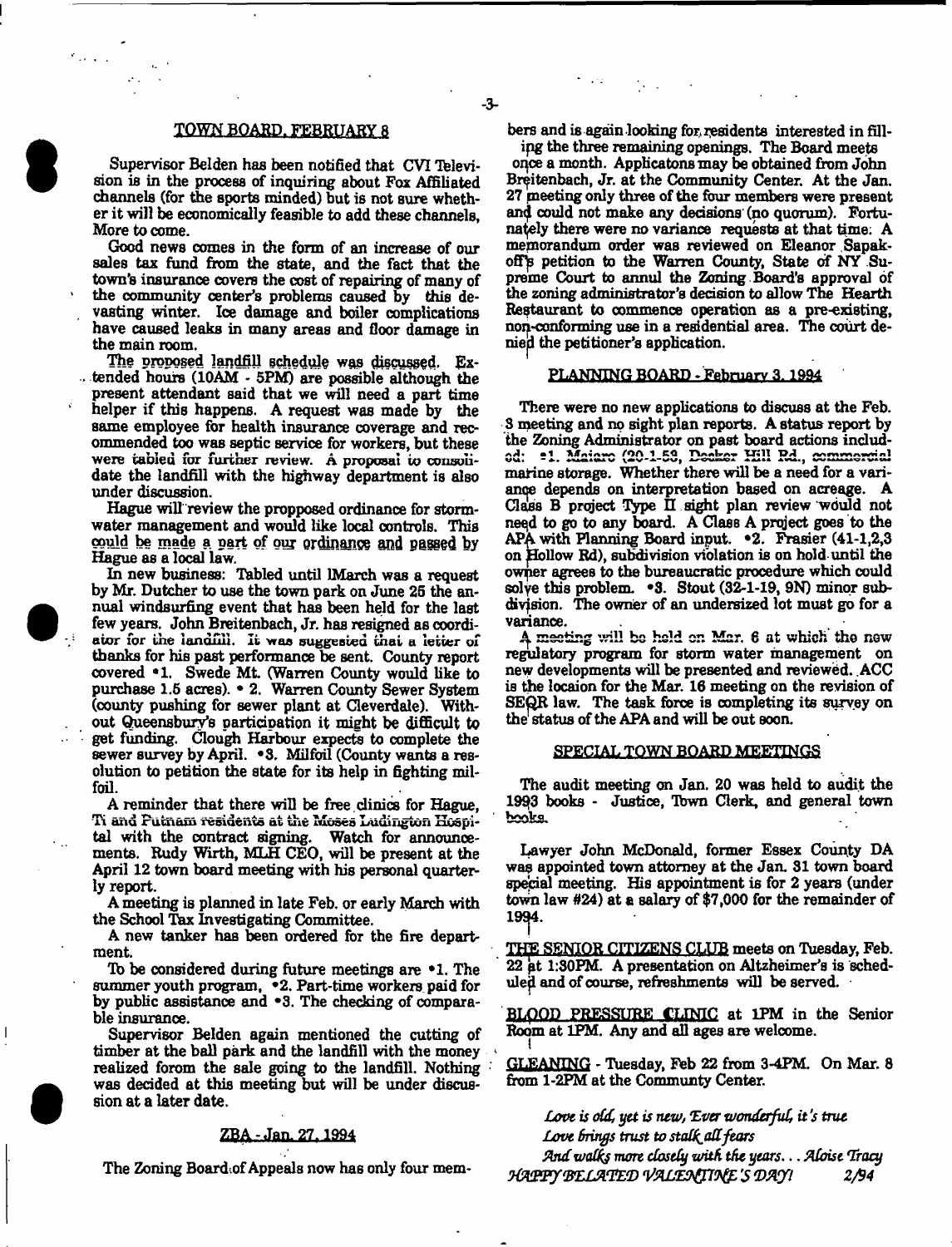## A TAXING TIME FOR TICONDEROGA Robert L. Collins

As with all school districts, the Ticonderoga District has been creative and diligent in trying to deliver the best to our students. Wo have, however, been hampered in the past year in meeting our ideal goals of providing quality education because of a lack of fiscal resources that resulted from the lowering of real property tax assessments in the two townships that comprise our district.

This growing problem, faced by many districts in New York State, finally hit home in Ticonderoga in 1991 when the revaluation by the Town of Ticonderoga and the Town of Hagud prompted a number of tax certiorari proceedings, including Boveral Article 7 petitions to the Essex County Supreme Court that forced the district to make substantial tax refunds.

The revaluations took place in Ticonderoga in 1990 and the Town of Hague in 1992. These in turn caused the International Paper Company, the area's largest employer, to petition for a reduction in its property tax assessment. The Town of Ticondoroga's revaluation alone resulted in a tax shift of 14.6% from commercial to residential property.

The subsequent tax certiorari proceedings came at a difficult time for our district. The area economy in general was in peer shape, a midyear reduction in state aid had just taken place, the state Teachers' Retirement System was being raided to help alleviate the state's burgeoning deficit problems, and the district's first payment on a reconstruction project was due.

When school districts are forced to make tax refunds, all the tewns within a district are affected because the payment comes from the district's general fund. The Ticonderoga District had filed an "interested party\* petition for input into International Paper's 1990 tax suit against.the Town of Ticonderoga in order to push for a settlement without refunds. The out-of-court settlement reached in February 1993 did, in fact, namove all refund requests for 1999-91, 1991-92 and 1992-93. The district then had to figure in a reduction in tax payments from International Paper for future years.

This settlement with IP resulted in an additional 6% increase in taxes for Ticonderoga residents on top of the 14.6% increase that had already taken place because of the tax *cer~* tiorari proceedings. The 'IP- settlement against the town. . which reduced IP's assessment from \$96 million to \$84 million in 1993-94, also provided for additional reductions in assessment based on an agreed-upon, six-year schedule, ultimately reducing the assessment to \$68 million by 1998-99.

In 1990 a tax suit brought by New York State against the Town of Hague for state lands in the town resulted in the district having to make, refunds.of \$27,795 each year for three years. Thus, the Town of Ticonderoga contributed approximately 60% of the overall refunds granted as a result of the tax certiorari proceedings and the Article 7 petition.

The historical reason for having a real property tax system to fund education has been its stability. And we know that revaluation of real property is done periodically to improve equi-1 ty. But the liberal granting of. assessed value reductions can exacerbate rather than mitigate inequities within the assessing unit The vast majority of the reductions in the Ticonderoga District have resulted from the submission of small claims petitions as prescribed by Section 730 of the New York State Real Property Tax Law. The resulting tax refunds have consumed 1% of the district's tax levy for each of the past two years, which makes district budget planning more difficult

^ In addition, the International Paper Company's tax settlement has changed the equalization rate for Ticonderoga, causing a shift in the district's tax burden to that town. IP. had been assessed by the Town of Ticondeeroga at \$96 million since the early 1980's. At that time, the NYS Board of Equalization and Assessment (SBEA) had the paper mill assessed at

\$35 million. The Town of Hague used the IP tax suit settlement of 1993 to have SBEA place the mill's assessment at the settlement value, namely \$86 million. What happened was that the Town of Hague pointed out that the 1993-94 settlement reducing the assessment to \$84 million, along with documentation it supplied that indicated the IP paper mill was worth \$68 million, forced SBEA to increase its prior valuation of IP from \$35 million to \$84 million for purposes of computing the equalization rate. This mathematically shifted a substantial amount of the tax levy to the Town of Ticonderoga, which caused a 12.7% increase in school taxes there and a 14.4% decrease in school taxes in the Town of Hague, in addition to tho 14.6% tax shift in Ticonderoga.

State aid to education is primarily based on per capita income and full property value. • Generally, the lower a district's per capita income and the lower its full property values; the more state aid a district receives. SBEA raised the value of the paper mill from \$35 million to \$86 million and thus increased the full property value of the district. This in turn could have a negative impact in the near future by decreasing state aid to the Ticonderoga District.

In the 1990-91 school year, the residential taxpayer in Ticonderoga was hit hard. The school budget was increased 6.1% percent, state and federal aid was up only 2.3%, and the tax levy was up 13.5% increased tex levy plus the 14.6% shift in the tax burden from commercial to.residential property. This resulted in a tax increase of 28.1% for Ticonderoga residential taxpayers. Fortunately, our district taxpayers approved the school budget.

The following year, the district made a special effort to involve the community extensively in the development of the 1991-92 budget. Drastic cuts in programs and staff were made, yet there was still a spending increase of 1.1% . Included in the increase was the district's second payment on its \$3.1 million reconstruction project. State aid to the district went down again, this time by 3.7% and the tax levy went 'up anether  $6.1\%$ , which district taxpayers were asked to approve in the budget

At this point, Ticonderoga taxpayers apparrently felt they could not support another increase. As a result, the district suffered its first ever budget defeat But at tho end of July 1991, more than 500 district residents petitioned the school board to put the same budget up for a rovote. The second vote was successful (971-774), as have been all subsequent budget votes.

Although the community has supported us, district programs have suffered greatly. Ticonderoga has not been able to reinstate or restore many of its former programs. The district currently has an enrollment of 1.100 students and a budget of \$9 million. Since 1990, cuts in programs and staff have amount to \$1,157,000.

What the Ticonderoga District has learned from this experience is that it 1b important to file an *amicus curiae*. (friend of the court) brief in any certiorari proceeding affecting the school district that goes to court, which we did. This helps the district track the progress and outeomo of the proceedings. In the event that a business wins a certiorari proceeding, the district should also aim for settlements with town officials that don't involve tax refunds from the district because these refunds will become a tax on the other towns in the district If the refunds become necessary, it is sometimes best to spread the payment over several years to reduce the fiscal impact on the district... From *N Y School Boards Journal* Jan. 1994.

Dr. Collins is Superintendent of Schools for tho Ticonderoga Central Sc hool District.

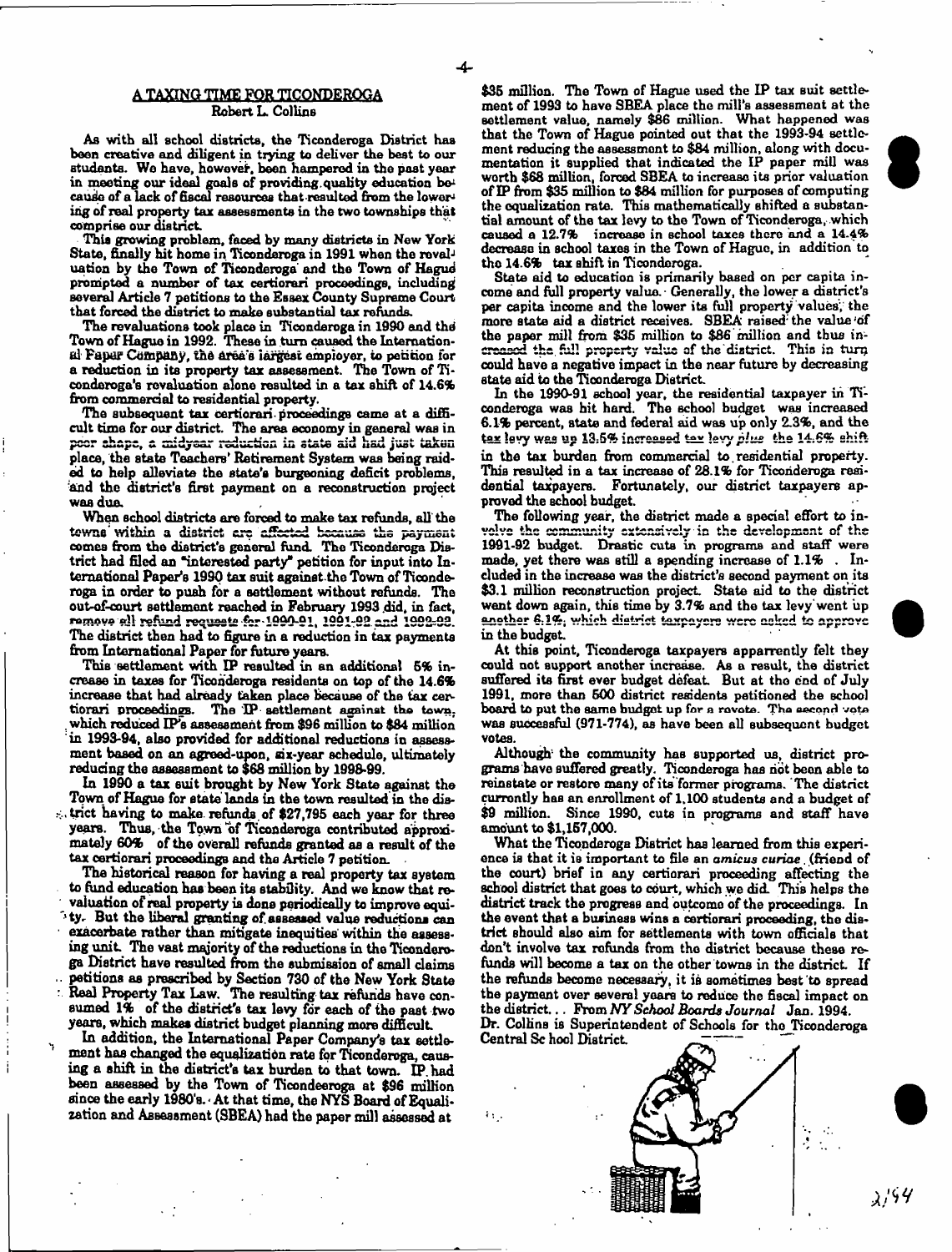### WOMEN HELPING WOMEN

On Monday, February 7 a group of Hague women met to hear Mr. Bob McLaughlin, pharmacist at Rite-Aid Pharmacy in Ticonderoga speak on problems people have with medications. This was the first of regular monthly meetings which willl have various topics of interest, particularly to women of the community

Mr. McLaughlin spoke in depth about generic drugs. It is a law in New York State that unless a doctor specifies that the name brand drug is to be dispensed, a pharmacist must give the patient the generic brand, if available. This is in direct opposition to what all the women in attendance believed: Therefore, if vou are a great believer in name brand medication, be sure to tell your doctor when he writes a prescription. Mr. McLaughlin stated that there is absolutely no difference in the chemicals used in generic and name brand - the only difference is in the filler used.

This was a very informal meeting and was well received by all those in attendance.

The next meeting of Women Helping Women will be held on March 7 at the Community Center at 7PM. Mr. Arthur Andrea, a new resident of Hague and a retired New York City detective will **speak on** Safety in the Country, and what one can do to alleviate problems regarding safety. Mark your calendar - March 7. It should be an informative evening.

# HAGUE VOLUNTEER FIRE DEPARTMENT

1993 statistics are now available:

Ambulance: 110 runs 5030 miles 618 hours

Fire: 36 Fire calls (25 in FM hours; 11 in AM hours) 1057 miles 9 calls were mutual aid

January 1994 ambulance information: •

6 ambulance runs  $\cdot$ 

 $v = 462$  miles

 $\sigma_{\rm{max}}$ 

المحيا المتعاد  $\sim 1$ 

511/2 man hours

Three **advanced level EMTs passed** their exams with flying colors and high marks; they were Mike Bailey, Chris Kuzianik and Lu Megow. Congrats gentlemen!

Two beginning EMTs are in training: James Carpenter and Art Andrear. Good luck to you- we need each and everyone. and everyone.  $\mathbb{R}^3$  ,  $\mathbb{R}^3$  ,  $\mathbb{R}^3$  ,  $\mathbb{R}^3$ 

On Marchj5 there will be an all-day training session for the Fire Department at Silver Bay Assoc. Marve Lemery/Wp' Fire Coordinator, will be present to speak on appropriate and adequate training.... $ea$ 

SNOW - *Meteorol.* a precipitation in the form of ice crystals, mainly of intricately branched, hexagonal form and often agglomerated into epowllakes, formed directly from the freezing. of thoweder VaporiP th'oaif. *\*

Random House Dict. of the English language. In case you needed to know!

# WEATHER NOTES Mary Lou Doulin

This winter of 1994 will be long remembered. The old timers call it an old-fashioned winter.

This January was the third coldest and second snowiest on record. Throughout January as well as Feb. we have been bombarded with Arctic cold, severe winter storms and sub-zero temperature. If you enjoy shoveling both driveways and roofs and scraping ice off your car, it is a fun place to be.

On the plus side, as usual for Hague, the scenery is gorgeous. Our weather here in the northeast has made the national news several times. Twice as many people have been killed from the frigid weather as were killed in the California earthquake. Jan. 26 was the coldest day of the year with zero being the highest temperature of the day. Nighttime temperatures were minus 36 degrees. Interestingly we experienced a 24 hour thaw Jan  $29$  ( $\pm$  45 degrees) and by Sunday the 30th there was ice everywhere. Prior to that all the snow had been a light powder. After the thaw everything had a thick crust of ice. Generally on the days it is now snowing we have had a great deal of strong sunlight and bright blue skies. The reflections off the snow create a strong glare and sun glasses are mandatory.

As of this writing on Feb 9 we have just received another 23 inches of snow, making it 55 inches for the season to date and once more the temperature never got above zero all day.

**I keep** fantasy zing about **spring. I** think **it's s survi**val mechanism.

## **THE HAGUE VOLUNTEER FIRE DEPARTMENT WILL HOST BREAKFAST ON SATURDAY AND SUNDAY OF THE HAGUE** WINTER WEEKEND

**Saturday Feb. 19 and Sunday, Feb. 20**

**8AM-**11AM **Assorted menu \$2.00 > \$5.00**

**Come and bring a friend - support our Fire Department.** It's the GREATESTl

# TICONDEROGA HISTORICAL SOCIETY

America is a nation of immigrants which has created a diverse rich culture. As you well know, Ticonderoga has its own history of immigration.

Thomas F. Lonergan, (1869-1944) was the first generation American of Irish descent. He was a self-taught man, who among many talents had a gift of writing, humor and a sense of history. As a prolific writer he preserved a written record of the day to day "goings on " in the old days of Ticonderoga and Graphite around the turn of the century.

On Feb. 18 at 8PM, as part of their continuing lecture **series** the Ticonderoga Historical Society will present Craig Lonergan and "Recollections of Grandpa Lonergan." All interested persons are most cordially invited to attend; admission is free and light refreshments will be served at the conclusion of Craig's presentation.

.2/94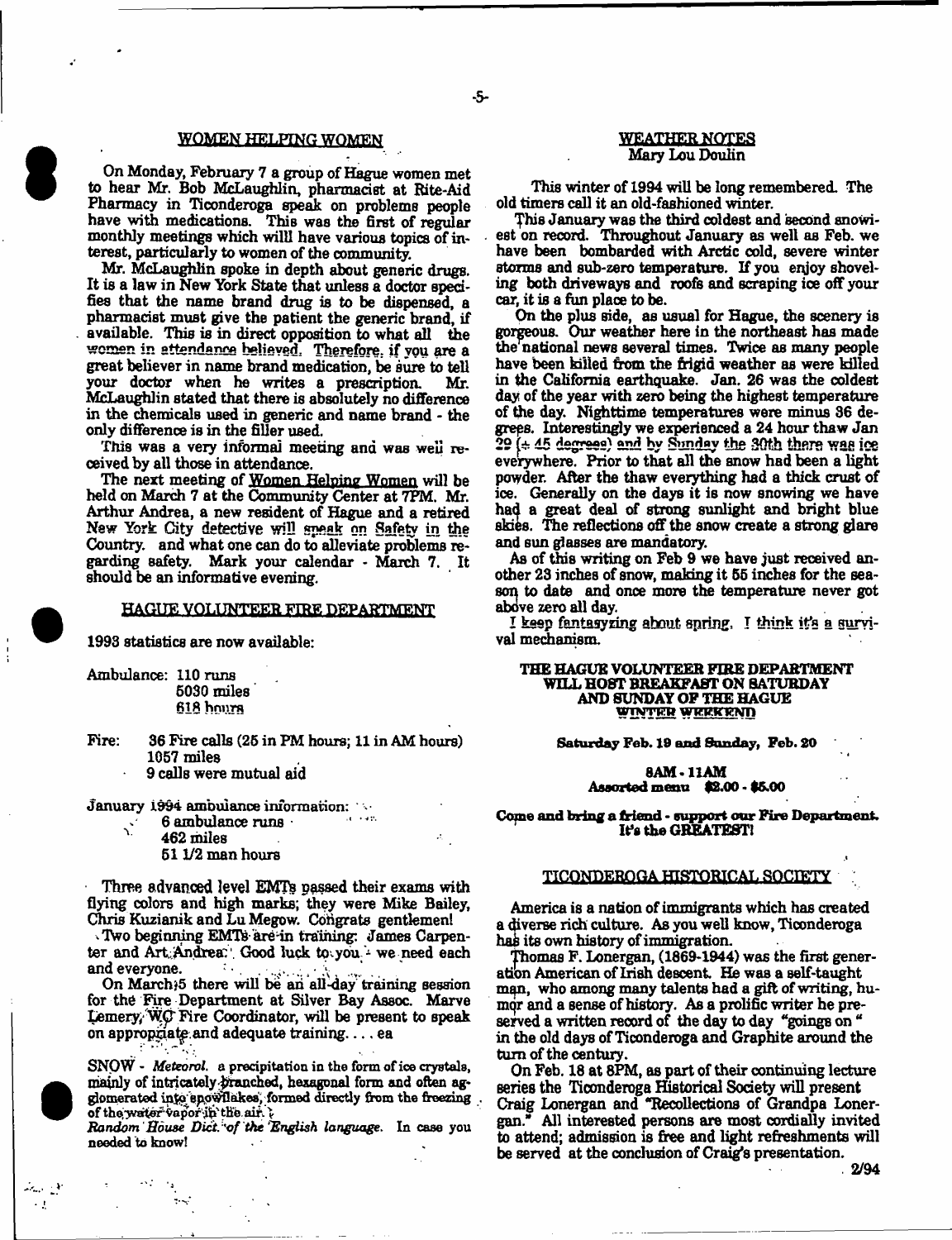#### BESTE SCHOLARSHIP FUND:. PRESENT AND FUTURE

Since several fundraising activities scheduled for the Hague Winter Weekend are designed to directly benefit the Beste Scholarship Fund, it would seem appropriate to give a brief outline of the Fund's history, present administration and outlook for the future for those who aren't familiar with this cause.

The Fund was begun in the 1960's with a bequest by Mary C. Beste, a Hague summer resident who lived in the house just north of Dan Belden's home on Route 9N. Mias Beste indicated that the money should be used to give monetary awards to students graduating from Hague High School who were going on to higher education.

A committee of local residents was formed to administer the funds through the Hague School, and several students received awards until the early 1980's, even after the Hague School officially dosed in 1979. With funds not replenishing themselves adequately to continue awarding scholarships, and the committee members looking for "new blood", through a combination of a suggestion from Dottie Henry and concern by Dan Belden, the Chairman of the Hague Winter Carnival Committee at that time, the Carnival Committee voted to taka over the administration of the Scholarship Fund and try to revive it.

A steering committee was formed, new guidelines drawn up for adminiotaring any funds generated through the Carnival Committee's efforts and from outside donors, giving the Beste Fund a new lease on life. Since 1986 the steering committee, ^chaired by a representative from the Winter Carnival Committee and induding representatives from the Hague Historical Society, the American Legion and the Ticonderoga High School Guidance Office, administers the Fund, establishes eligibility criteria, reviews students' applications and schedules the awards presentation during the Hague Winter Weekend in February. To date 23 Hague students have received \$6,926 in awards, with four more scheduled to receive them this year as well The Fund presently totals \$9,911.01, and this healthy balance may be largely attributed to the efforts of those volunteers who have helped put on the Hague Winter Carnival over the last nine years, in addition to some private donations and other fundraising projects put on during the summers.

This year the scheduled Winter Weekend represents a change in the usual Winter Carnival format. By having other town organizations sponsor and help with some of the weekend offerings, the Carnival Committee has been able to step back and join forces with the Hague Chounber of Commerce in assuming more of a promotional role for the weekend's events, setting up radio and newspaper coverage. Next year it is expected that the weekend schedule will expand, and probably have many of the old favorite activities included.

How did this turn of events impact tho Bosto Scholarship Fund's future? Carnival Committee officials were able to plan a benefit buffet hosted by Silver Bay Association during the Weekend, bold a raffle to be drawn Feb. 20, and to solicit direct donations through an extensive mailing. Additional fundraising activitiee are planned for other times during the year as well.

What can you do to help? Support the Hague Winter Weekend events if possible. Come to the Beste Benefit Buffet at Silver Bay Association. (Beete awards will be given out there.) Buy a \$1 raffle ticket, on the Electronics package that will be drawn on Sunday, Feb. 20 at the Hague Fish & Game Club. Or, mail your donation to: The Beste Scholarship Club. Or, mail your donation to: Fund, Hague Community Center, Hague, NY 12836. With the steering committee's continued guidance, the Carnival Committee's continued sponsorship and your support, the .Beste Fund will continue to grow to provide a vote of confidence and a helping hand for Hague's future graduates.. .ks

continue to grow to provide a vote of confidence and a helping han4 for Hague's future graduates.. .ks

# WE GET LETTERS

I am writing this letter to say thank-you to a group of peo*pU v>ha Have performed a difficult task, with expedience. I am referring to the Hague highway Dept.*

*As you* off *know this year has Been udder and snowier than most. However, the conditions of the roads have Been second to none. The courtesy and reliability of the entire, crew deserves to Bt recognized. (Due to their hard workjwe att have safer roads to travel on. Thanks and ksep up the good work. Sincerely, /s/Skip Hourigan*

# *'KU'DOS*

*To our fyodksepers, Mail Carriers, Community Centers, Store Hfepers, Town Qffianh. Hewscarriers.* 3*Hospitals, Rescue Creeps,Rhone & Tdutric Co., Oil & gas Corps And. to friends and families with flows, Snowblowers, Shovels, Mot Coffee, Soup and snacks, why cheerfully ks-pt each other* On-the-go through our "WORST EVER" *Winter Weather in all our U.S.of A.* 

}.. *QS 2/11/94*

*Can you imagine taking over the joB of Highway Superin*tendent this Jan.? What a traumatic experience as we are *survizmg one of the worst winters in history* / *f wpuld Ukf to commend David DtLarm and all his crew for the excellent job Being dent and far the (eng hour\* of work, witp very little rest in Between Compared to surrounding\* conynunitits our roads have Been plowed, sanded and cleared rapidly and efficiently.*

A very grateful thank you to the unsung heroes of the *Highway 'Dept who maintain our roads 24 hours a day..* ... *T^ty (Barton*

You guys have done one whole of a job. I can only hope the *worst is over andyou widget some wed-deserved rest soon. I'm sure most everyone would join me in saying "Hats off to the Hague Highway Department for keeping us in operatioif. J am praying for spring!.. .djh*

2 i 9 4

PLEASE *s m s t e y HQCKpfL* I'VE HAD *A X M /P my\**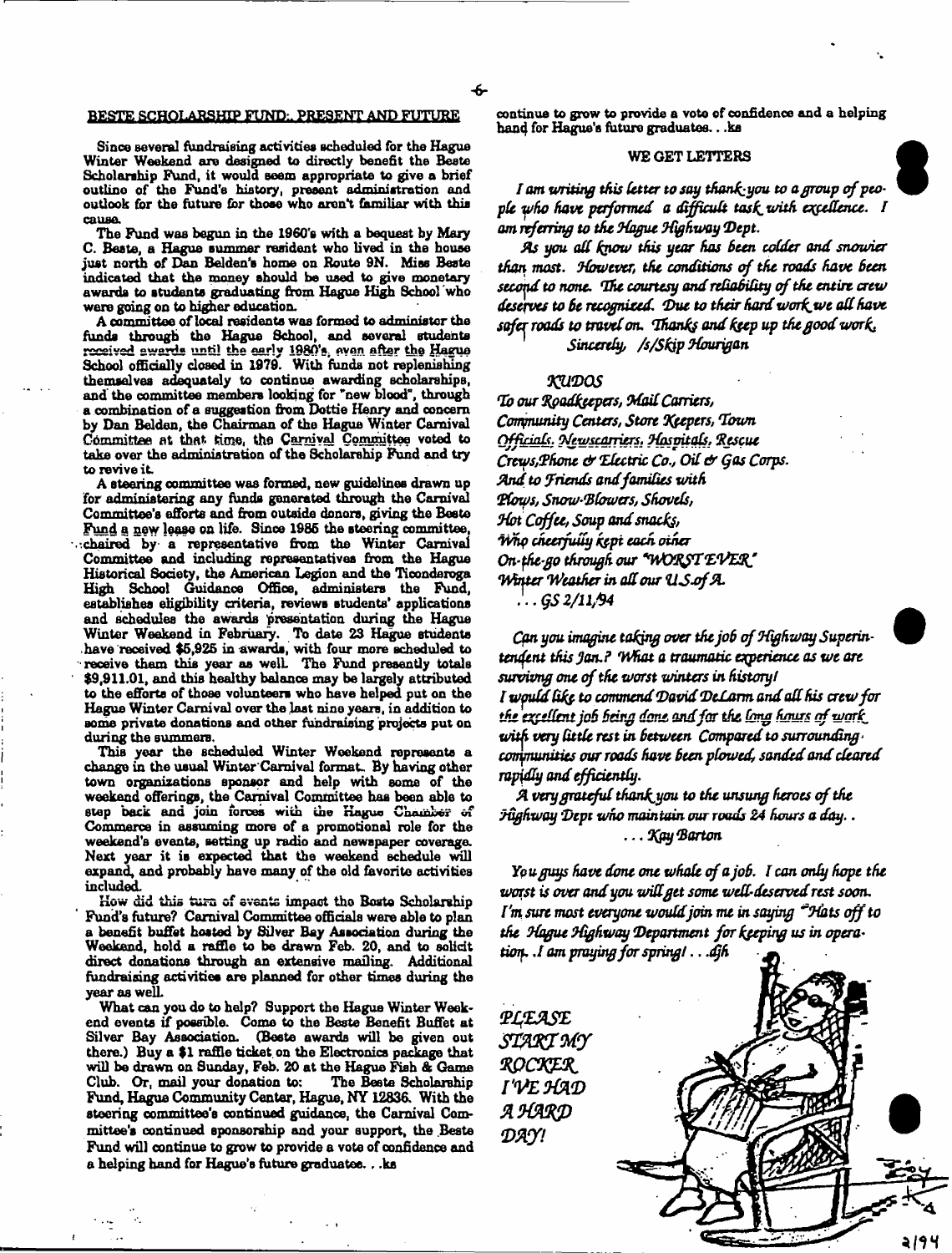#### SOUNDINGS

BORN - A boy, Joseph Alvin to Theresa and Ray Yanklowitz in Glens Falls November 26, 1993. Grandparents are Anna and Bernard Denno, Hague and Alvin and Sharon Yanklowitz, Glens Falls.

BORN - A boy, Connor Alec Preston Pannell, to Alec and Susan Pannell on Dec 6,1993 in Atlanta, GA. Grandparents are Cliff and the late Laurie Pannell and greatgrandmother is Betty deBuys, Birmingham, AL. and Hague.

BORN - A boy, Ian Leigh, to Andrew and Joanne (Dunklee) Gore on Jan. 18 in Pacifica, CA. Maternal grandparents are Marion Shoemaker and Jordon Dunklee; step-gran dfather, George Shoemaker, all of Hague, and paternal grandparents Jane and the late Andrew Gore of New Jersey.

DIED - Captain Charles Henderson, Jr., 85,, USNR-Retired, on Jan. 15, 1994 at Pennswood Village, Newtown, PA. Capt. Henderson was a life-long summer resident of Hague, a founder of the Roger's Rock Yacht Club and a charter member .of the Northern Lake George Yacht Club, where he helped found and sailed with the STAR fleet. He is survived by a daughter, two sons and six grandchildren.

DEED - Mildred Rockwell, 85, wife of Dr. Robert Rockwell, Bass Bay Rd., Silver Bay and Saratoga Springs, NY on February 3 in Saratoga. Besides her husband, Mrs. Rockwell is survived by two sons, two daughters and a sister. $\cdot$ .

TREVA BRAISTED, daughter of Jim and the late Jody Braisted has been named to the Dean's List for the first semester at the University of Buffalo.

ELIZABETH DeFRANCO, daughter of Mr. & Mrs. David DeFranco, Hague, has been named to the Dean's List for the fall 1993 semester at Alfred University.

## QQPS-QUR ERROR

In last month's issue we published the Honor Roll for the Ticonderoga Middle School, in which we omitted two names: TAVISH COSTELLO and PETER HUTCH-INSON from Hague. Congratulations, boys. Please forgive us!

#### POST STAR ACADEMIC BQWL TEAM

Ticonderoga High School's Post Star Academic Bowl Team won a close match against Salem High School scholars on Jan. 19, 1994 during Round Four competition at Queensbury High School. Ticonderoga's team included two Hague girls, Captain Beth Brunet and Alison LaCourse. The Sentinels are hoping that their rounds one to four combined score will be enough to enter them into playoff competition to be held in March.

# AWARD WINNERS

The Warren County Association of Realtors held their Sales Achievement Awards luncheon at the Queensbury Hotel on Feb. 9. The awards are based on sales in excess of 1 million dollars in 1993. 61 awards were given. Alison Craig and Kim Seerup of Alison V. Craig Real Estate in Hague each received an award. Two awards went to Ticonderoga members.

The Warren County Association of Realtors, Inc. has a total membership of 379 brokers and sales agents. 24 mepbers are in the Hague/Ticonderoga area.

Congratulations to John Dreimiller, English teacher at Ticonderoga High School for recently winning a 1993-94 Mopitain Lake Public Television \$500 mini-grant for Innovative Teaching with Telecommunications. A real plup for our school system!

#### HIST"RY MYST"RY

The Jane McCrea Chapter of the DAR, in cooperation with THE HAGUE HISTORICAL MUSEUM and The Post Star is sponsoring its sixth annual Hist'ry Myst'ry Contest in celebratioq of American History Month.

During each day in Feb. The Post Star will publish a different photo of a historical object, which readers are invited to try to identify. Participants should keep a running list of the items throughout the month.

At the end of the month, mail the entire list to Mrs. W.J. Shanahan, RR 5, Box 402, Queensbuzy, NY 12804. Entries

Both individuals and school classes are encouraged to participate. a \$25 prize will be awarded to the individual and to the! class that identifies the most items correctly. The Poet Star will publish a complete list of the objects and the winners early in March.

Ed: Thanks to Hague's historian, Clifton West for his participation in this project Many of the items to be shown are on display at the Hague Museum in the Community Center.,

The editor of The Hague Chronicle plans to have a complete set (28) of these pictures on hand for anyone who would like to enter the contest and got into it too late or doesn't have a picturp, for whatever reason.. dh